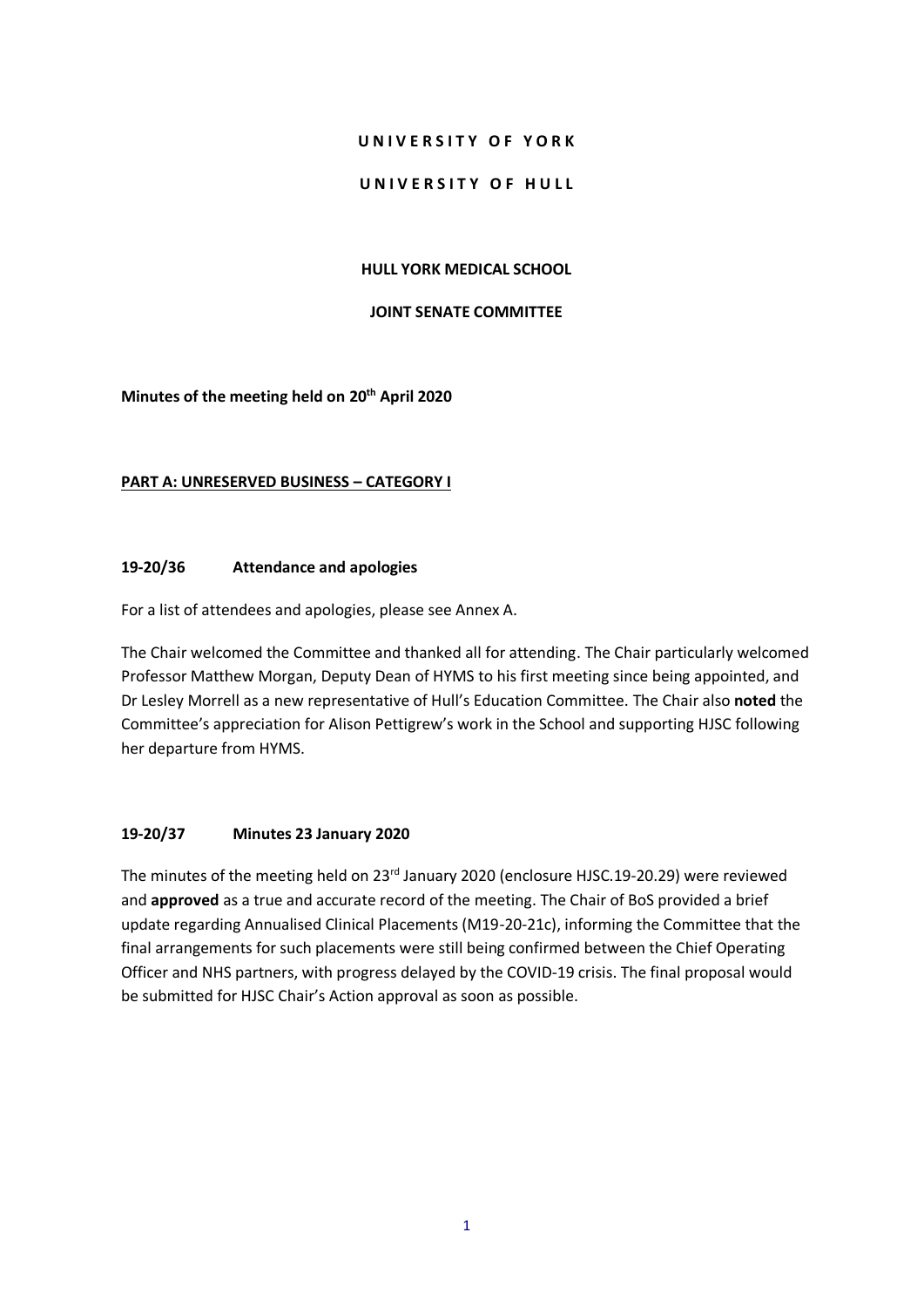#### **19-20/38 Matters arising**

The Committee received a list of matters arising (HJSC.19-20.30). It was **noted** that:

- a) Re M19-20/11.b Due to the COVID-19 situation, the University of York had decided not to continue with its participation in PTES in 2020. The University of Hull and the Medical School were informed of this decision.
- b) Re M19-20/21 and M19-20/03.c The Chair of Board of Studies updated the Committee on the development of a new Code of Practice on Student Representation and activities to enhance the governance of HYMS student organisations and relationships with the Universities' Students' Unions, reporting that an initial meeting was cancelled due to COVID-19 and will be rearranged. Further discussion is ongoing with student representatives about the Code of Practice.
- c) Re M19-20/24 The Secretary requested that the Universities' Senates approved revised wording of the Committee's Term of Reference 10. This was approved by Hull Senate's Chair's Action 12 February 2020 and would be considered by York Senate at its meeting 5 May, until which time the revised wording had been included on the Committee's webpage<sup>1</sup> with a note it is to be confirmed by Senate.
- d) Re M19-20/26 Due to the COVID-19 situation, the periodic review due to take place 30<sup>th</sup> April had been postponed until further notice. A new date will be set in liaison with the School and panel members. All those that have assisted with the preparations were thanked for their time and effort.
- e) Re M19-20/27 The Chair of Board of Studies updated the Committee on the progress of proposals to revise the MB BS Phase II SSIP, reporting that students had not engaged with the focus groups and emails requesting their feedback and so personal contact had been made with a number of individual students who were supportive of the changes. The final proposal will be submitted for HJSC Chair's Action in due course.
- f) Re M19-20/25 The Chair of Board of Studies also updated the Committee on several actions taken recently in relation to the Annual Programme Review Report. The Committee **noted** that Alison Graham has been appointed as the Applied Life Sciences Theme Lead; the Chair of Board of Studies has been working with the students on placement with the South Tees trust to organise identifiable scrubs or a uniform and will discuss this further with the trust and HYMS Management Board in due course; it is intended that links with the Foundation Programme will be strengthened by the Head of the Foundation School's participation in the periodic review when rescheduled and the School will be appointing a Director of Postgraduate Research Studies internally in due course.
- g) Re M19-20/28 The Chair of Board of Studies informed the Committee that the revisions to the *Policy on Mitigating and Exceptional Circumstances Affecting Assessment and Examination* have been delayed due staff redeployment into full-time clinical practice at present, but that it

<u>.</u>

<sup>&</sup>lt;sup>1</sup> <https://www.york.ac.uk/about/organisation/governance/sub-committees/hyms/>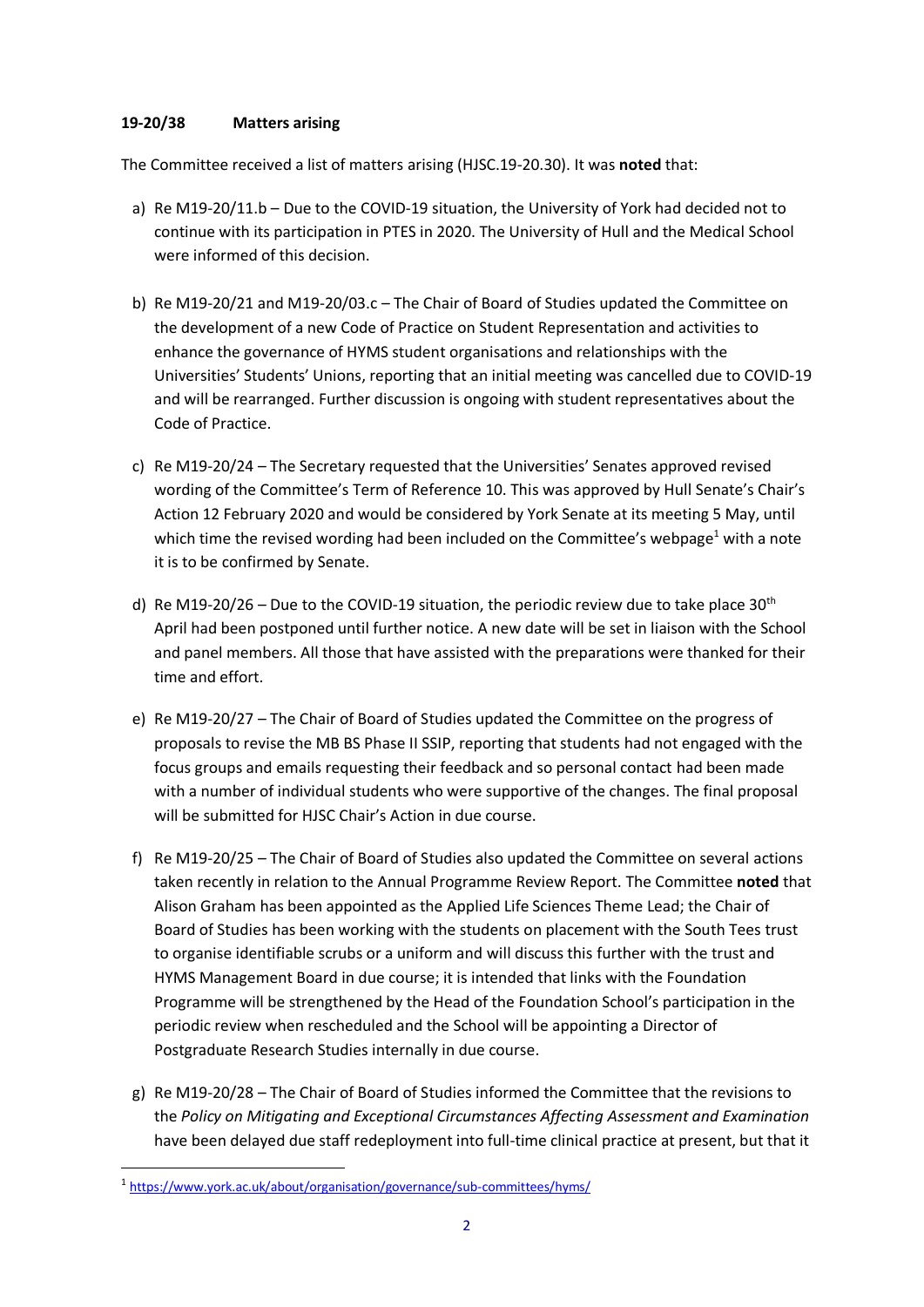is intended the Deputy Chair of the Exceptional Circumstances Committee will progress this work.

# **19-20/39 To receive a report of Chair's Actions undertaken since the last meeting**

The Committee received a list of Chair's Action approvals (HJSC.19-20.31) since the last meeting. The Chair had **approved**:

i. The appointment of Mr Craig Irvine (Health Education England, Yorkshire and the Humber Foundation School Faculty) and Dr K Jason Ward (Faculty of Medicine and Health, University of Leeds) as external assessor panel members for the periodic review of the School to be held on 30<sup>th</sup> April 2020.

*Secretary's Note: following the postponement of the periodic review, discussion will take please in due course with all parties to confirm if Mr Irvine and Dr Ward will be the external panel members for a rescheduled review.*

- ii. *Academic Governance Arrangements for Interdisciplinary Postgraduate Research Degree Programmes and Doctoral Training Programmes (DTP)* which would be appended to the *Hull York Medical School Regulations for MPhil and PhD by Thesis*. The proposal was to enable HYMS to be a partner in York Biomedical Research Institute's (YBRI's) interdisciplinary PhD programme; participation which requires HYMS to provide doctoral studentships under the York *Policy on Research Degrees* leading to students obtaining a York, not joint degree. The appendix also provides for future similar HYMS participation in interdisciplinary initiatives at either University where it is not appropriate for joint HYMS awards to be made, and for multi-institutional Doctoral Training Programme participation involving only one or other of the parent Universities.
- iii. An updated *Code of Practice on Emergency Measures* which would also be renamed *Code of Practice on Emergency Management and Recovery*.
- iv. *A COVID-19 Contingency Plan for MB BS Assessment* as part of the emergency contingency in response to the COVD-19 situation. The Chair also approved amendments to this plan to account for the unfolding situation and need for dynamic decision-making.
- v. An *amendment to the processing of Leave of Absence (LOA) for postgraduate students* as part of the emergency contingency in response to the COVID-19 situation.
- vi. Emergency contingency documentation in response to the COVID-19 situation as follows:
	- *COVID-19 Contingency Plan for the Gateway to Medicine Programme (GWY) Assessment*
	- *COVID-19 Contingency Plan for the Assessment of MSc in Physician Associate (PA) Studies*
	- *COVID-19 Contingency Plan for Postgraduate Taught (PGT) and Research (PGR) Assessment.*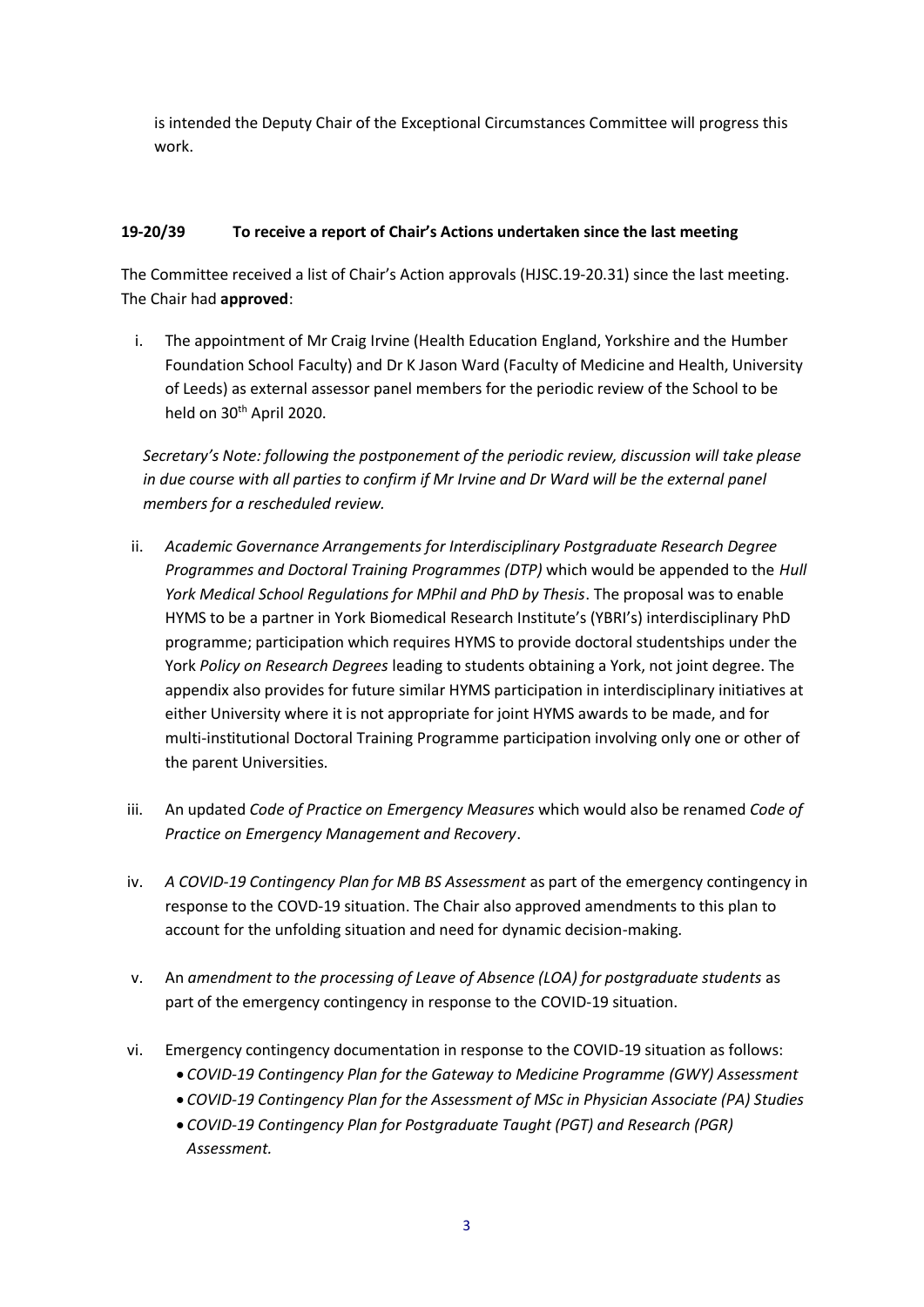vii. A proposed revision to the *Code of Practice on Investigation and Determination of Student Complaints* amended to account for the departure of the Head of Quality and Standards and the decision to move responsibility for the complaints process to the Board of Studies, enhancing the ability for business continuity and reducing the risk of single points of failure.

The Committee **noted** that in relation to the *COVID-19 Contingency Plan for the Gateway to Medicine Programme (GWY) Assessment* that an amendment would be proposed to the Chair HJSC for approval to provide specific clarification about the intended length of examination.

### **Action: Chair BoS**

The Committee also **noted** that at present it had not been necessary for the School to introduce new measures relating to the ability for students to raise issues of concern with the School about the conditions within clinical placements because all placements had been suspended. However, the School would consider the need to propose such measures if the situation changed, for the next academic year, or sooner in the case of students on the MSc in Physician Associate Studies.

The Chair thanked the School for the proactive and comprehensive way in which it had approached COVID-19 contingency activities, the staff for their hard work and she congratulated MB BS students that had recently graduated via an online degree conferment ceremony arranged exceptionally due to the COVID-19 crisis. The Dean also thanked the Chair for her support and prompt decisions to help the School to meet its evolving needs.

# **19-20/40 To receive an oral report from the student representatives**

a) The HUU President of Education drew the Committee's attention to students' initial sense of being overwhelmed with information at the start of the COVID-19 crisis, but that as more information had become available and with clear communication channels there were no concerns about how students were being kept informed.

b) The Academic Officer, YUSU thanked staff for their work during the COVID-19 crisis and for students' work within the NHS. She drew the Committee's attention to the *YUSU COVID-19 Community* which is providing student events and opportunities for students to keep in touch, which YUSU would appreciate HYMS bringing to its students' attention, though all-student publicity had also been circulated.

c) The VP Academic, GSA had nothing to note.

d) The Chair of the Student Staff Committee reported that student representatives were being consulted and kept informed about the evolving picture during the COVID-19 contingencies.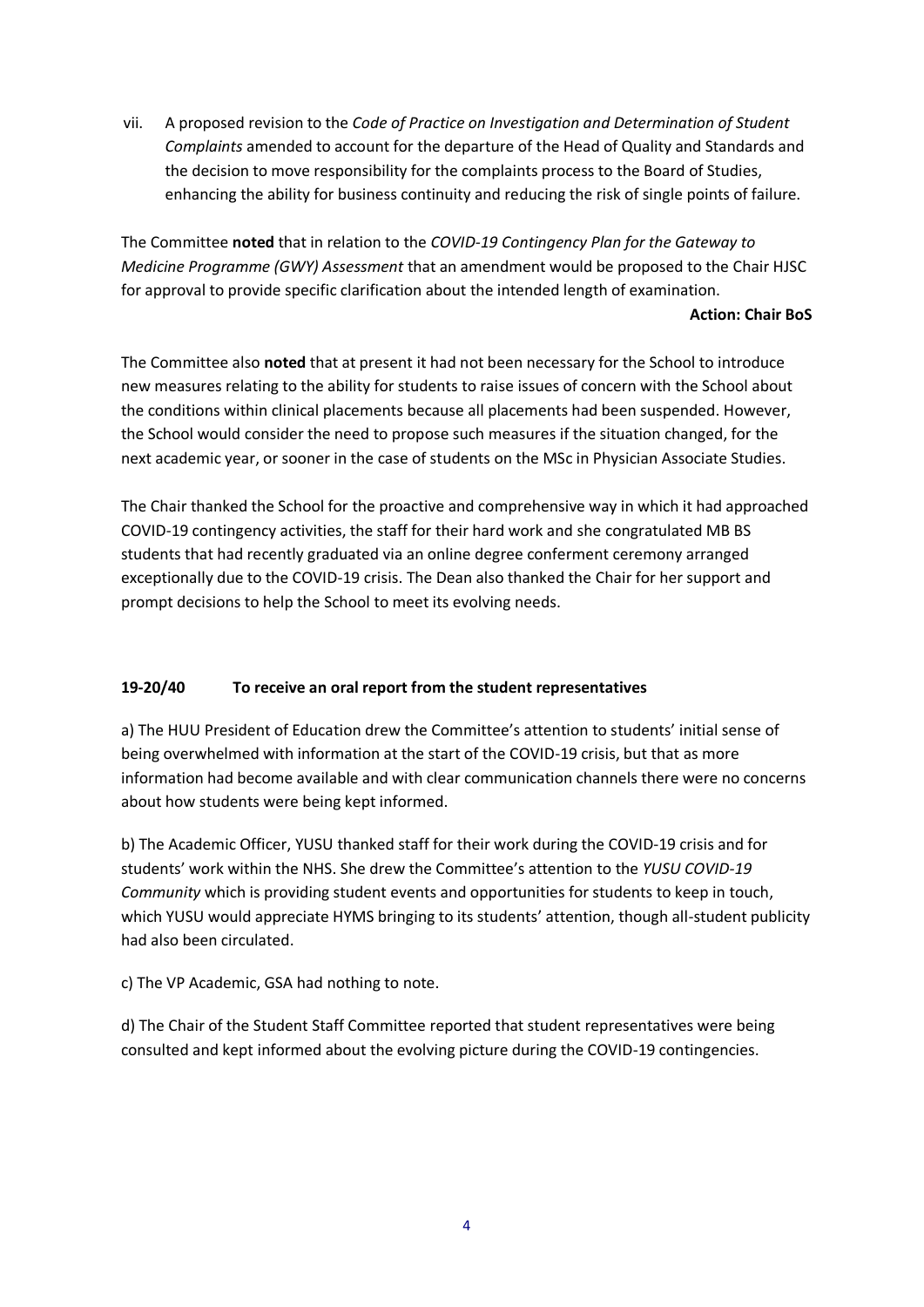### **19-20/41 To discuss a written report from the Dean of HYMS**

The Dean introduced her report (HJSC.19-20.32) and drew the Committee's attention to:

- i. Recent staff appointments and departures, including the intention to introduce a new role of Director of Postgraduate Research Studies, that following the departure of the Head of Quality and Standards an Academic Lead for Quality would be appointed and that a new Admissions Tutor would be appointed following Dr Paul Docherty's appointment as Deputy MB BS Programme Director.
- ii. The challenges for MB BS recruitment as the School awaits national guidance on how school leavers will be awarded A-Level grades for 2020, but also that student recruitment activities are continuing with a similar conversion rate expected compared with 2019. There were anxieties about the risks of admissions overshoots across the sector unless a national plan is introduced.
- iii. The Strategic Planning Group met just before the Universities shutdown in March and had discussed the future HYMS strategy and agreed this would be put on hold during the current situation. An update on progress would be given at the June HJSC meeting.
- iv. The revisions to the Memorandum of Agreement between the Universities had been delayed by the COVID-19 situation and would be restarted in due course, with HJSC being involved and kept informed.

# **19-20/42 To discuss a report COVID-19 pandemic: summary of work undertaken to date under the Code of Practice on Emergency Management and Recovery**

The Deputy Dean introduced a report *COVID-19 pandemic: summary of work undertaken to date under the Code of Practice on Emergency Management and Recovery* (HJSC.19-20.33) to explain how HYMS had organised contingency plans, was considering short to medium-term needs and what actions had been taken to maintain provision. The Deputy Dean outlined the clear decisionmaking structure introduced, highlighting the valuable role the Chair of the Student Staff Committee as student representative. The Deputy Dean also highlighted the current priority which was to begin planning for reversion to business as usual through Curriculum Recovery Groups for Postgraduate provision (with a separate group specifically looking at the MSc in Physician Associate Studies) and for the MB BS programme.

During the discussion it was **noted** that:

• The two Universities had understandably taken different approaches to contingency solutions and that the School was assessing these to determine solutions that best met the needs of its students, communicating actions to the student body as effectively as possible. Further, that this unprecedented emergency had highlighted how the Universities take strategic responses according to different timelines and in slightly different ways, leading to the School's need to liaise effectively with key actors and to have robust decision-making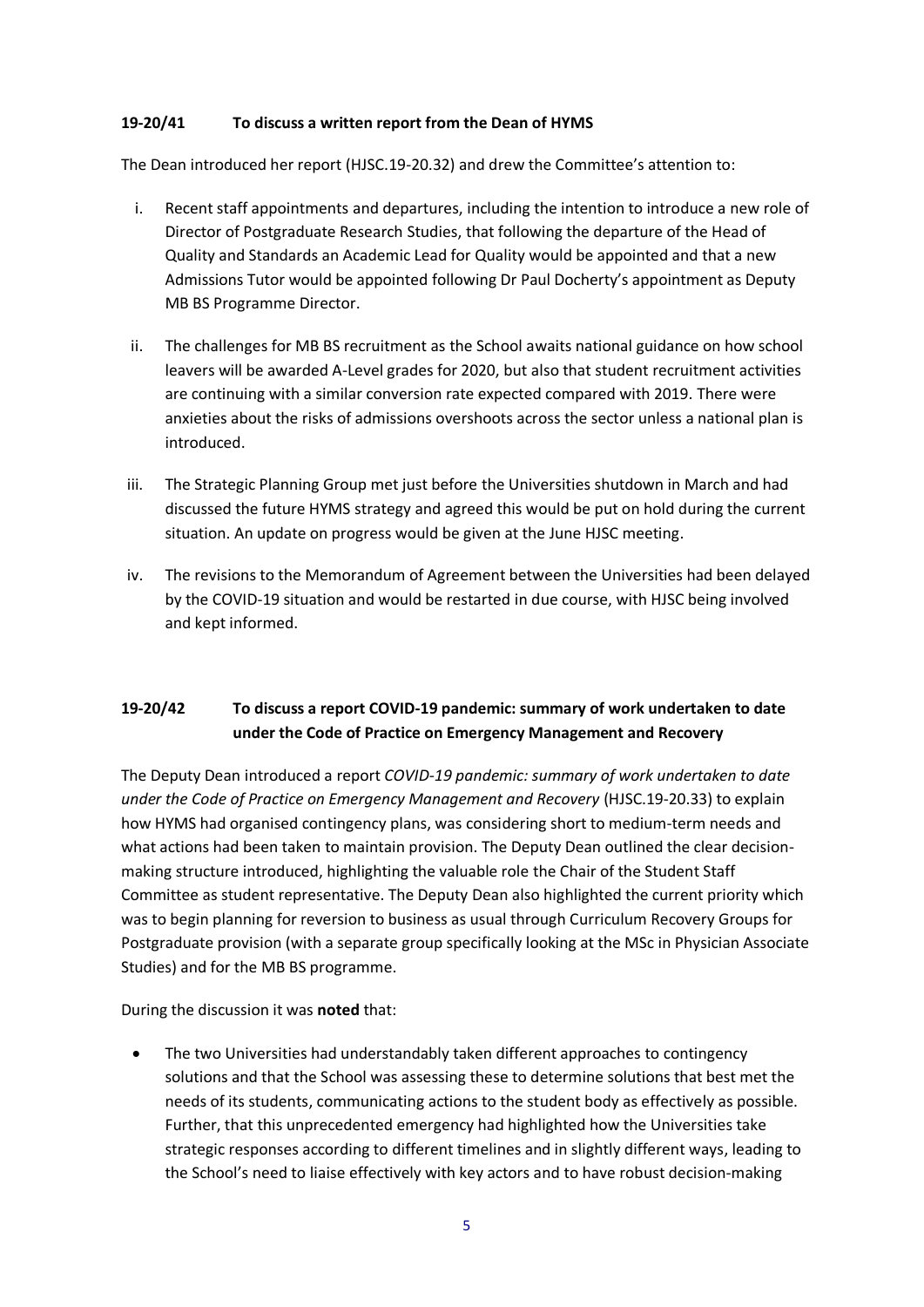processes of its own. Of particular relevance at the present time was the need to assess each Universities' approach to contingencies for postgraduate research students, led by the Acting Chair of the Postgraduate Programmes Board.

- The Chair had recently approved contingency measures to enable the effective management of student fitness to practise cases such that MB BS students in years 1-4 would be progressed into the next year with their fitness to practise cases resolved at the earliest possible opportunity using the standard process for face-to-face hearings, as no cases involved patient safety issues. Also that because students are required to have no outstanding fitness to practise concerns as a condition of graduation, year 5 student cases would be prioritised and hearings undertaken according to a new online process, replicating the standard face-to-face procedures as far as possible.
- The School was mindful of the importance of maintaining quality and academic standards and that curriculum recovery activities should be undertaken within the context of the Office for Students' guidance on standards and quality. The Chair advised the School to prepare narratives on how it had robustly assessed the implications of changes it had introduced as a result of the COVID-19 situation, in preparedness for any future Office for Students request to audit quality and standards measures. The Chair also advised that the Universities' Academic Quality colleagues be kept informed about curriculum recovery activities.

# **19-20/43 To consider proposed major modifications to the MSc in Human Anatomy and Evolution**

Dr Sam Cobb, introduced a proposed major modification from the Board of Studies to the MSc in Human Anatomy and Evolution for introduction in 2021/22 (HJSC.19-20.34). The Committee **noted**  the fullness of the documentation supplied which gave a useful insight into the curriculum development. Dr Cobb informed the Committee that the proposals would be temporary changes to maintain the programme as effectively as possible, ahead of more significant curriculum developments in this subject area, intended to lead to the development of two separate programmes that met the needs of two audiences: those with a more archaeological background requiring the skills and knowledge in anatomy and intercalating medical students with more anatomy and physiology experience who wish to develop a human evolution focus.

The modification would: rename several modules to provide more accurate descriptions of module content; withdraw the modules Special Topics in Musculoskeletal Anatomy and remove the Ancient Biomolecules module as an option; revise assessments within a number of modules; revise learning outcomes to align better with the programme's subject knowledge and skills; make the modules to be called Human Functional Anatomy, Analysing Anatomical Variation I&II and Virtual Anatomy and 3D modelling I&II core; make the Primate Ecology and Evolution module, to be renamed 'Our Place in Nature', optional and for the 20 credit option component (in term 1) to be a choice between Evolving Minds and Societies and Our Place in Nature. It was also **noted** that the restructuring would result in the removal of the Postgraduate Diploma lower exit award, as it would no longer be possible for students not progressing to the Independent Study Module (80 credits) to obtain 120 credits from taught modules.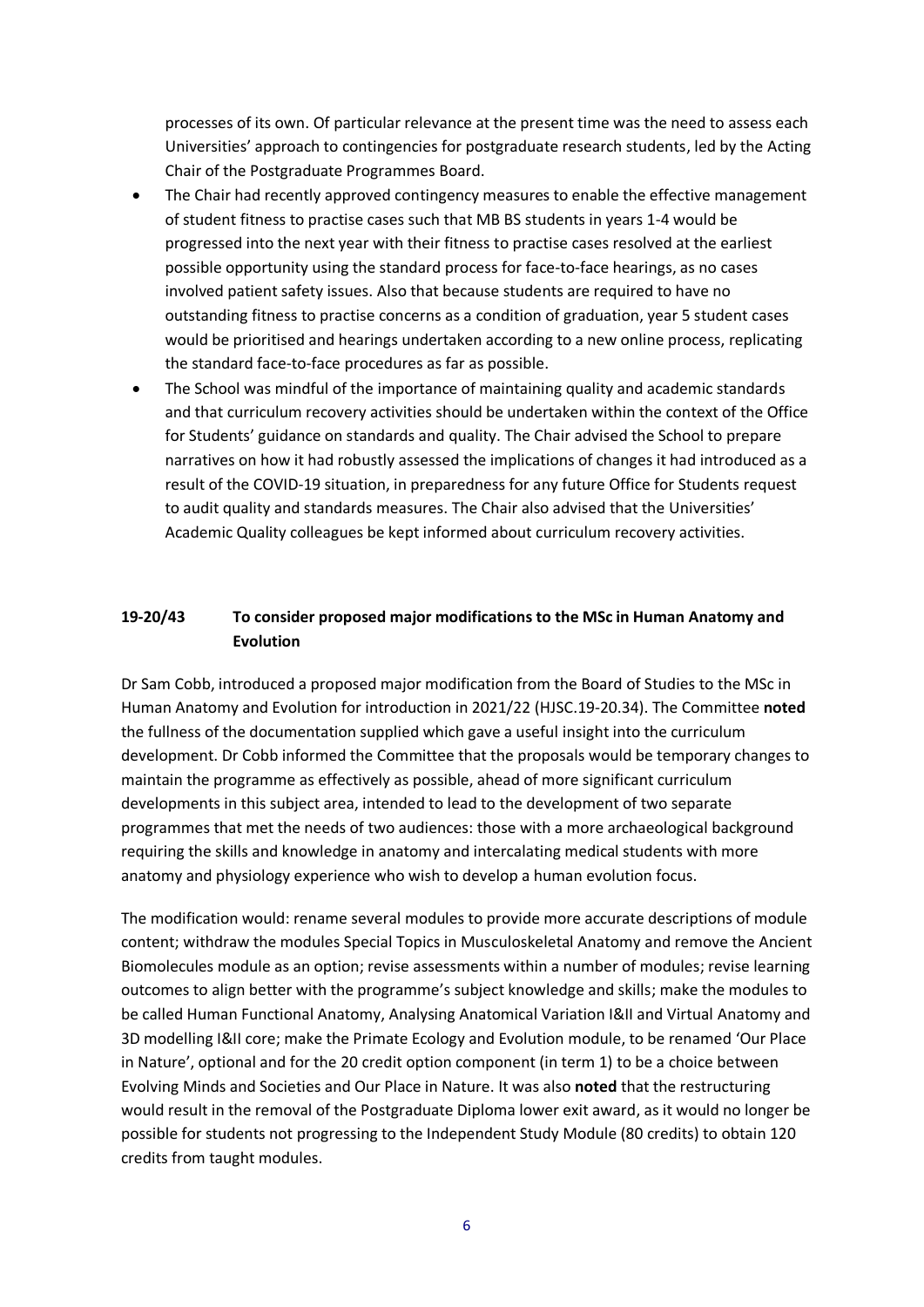During the discussion, the Committee **noted** that the programme has not always been particularly popular with applicants though individual modules run close to or at capacity, which relates to challenges marketing the degree, exacerbated by the current balance of core and optional content that mean the School cannot guarantee all students will benefit from the knowledge and skills that provide the programme's unique contributions. Related to this, the Committee was reassured that the Management Board had overseen decisions about the minimum student numbers required for the programme to operate in the current context and that future programme developments would receive appropriate business planning before requests for academic consideration.

The Committee **approved** the proposal subject to revisions to the reassessment sections of module descriptors to provide additional clarity and consistency across the modules and to ensure reassessment tasks are deliverable in practical terms.

**Action: Chair BoS**

# **19-20/44 To receive for information the annual report of the HYMS Ethics Committee submitted to the Ethics Committees of the Universities of Hull and York**

The Committee **received** for information the annual report of the HYMS Ethics Committee submitted to the Ethics Committees of the Universities of Hull and York (HJSC.19-20.35).

# **19-20/45 Dates of meetings in 2019-20**

The Committee **noted** the revised dates for the remaining meetings of the academic year:

• Tuesday 30 June 2020, 15:00-17:00, AMS/225 York, York/ 1st Floor Meeting Room Loxley, Hull (TBC).

Additionally, that the meetings for 2020/21 would be arranged as soon as possible.

#### **Action: Secretary**

#### **ANNEX A: Attendees of the Unreserved Agenda**

#### **Members**

Professor Rebecca Huxley-Binns (Chair, PVC Hull) Dr Sarah-Louise Jones (Senate, Hull) Dr Jacquie White (Senate, Hull) Dr Lesley Morrell (Education Committee, Hull) Professor Stephen Smith (Senate, York) Professor Neil Lunt (Senate, York) Dr Barry Lee (Teaching Committee, York)